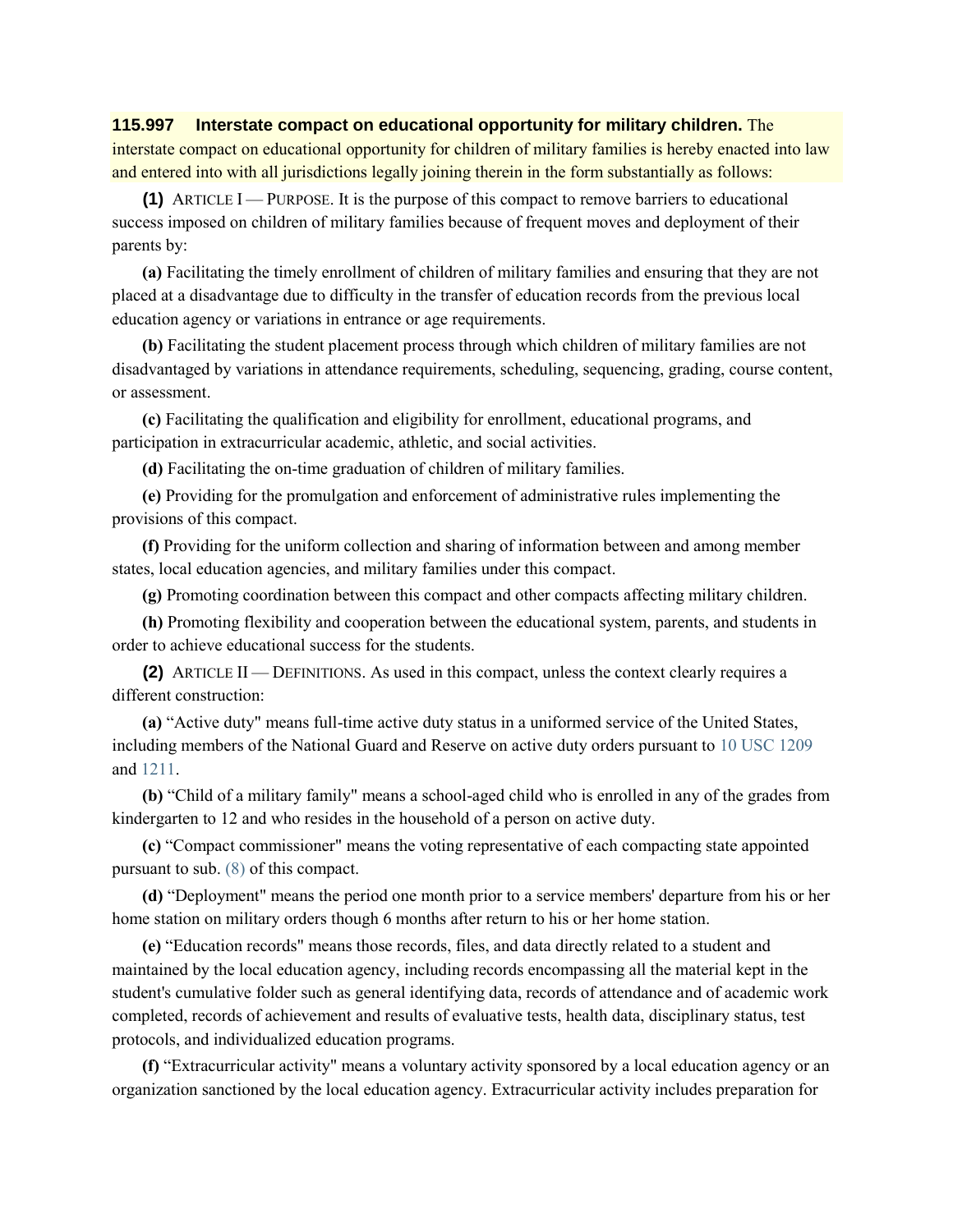and involvement in public performances, contests, athletic competitions, demonstrations, displays, and club activities.

**(g)** "Interstate commission" means the Interstate Commission on Educational Opportunity for Military Children created under sub. [\(9\)](https://docs.legis.wisconsin.gov/document/statutes/115.997(9)) of this compact.

**(h)** "Local education agency" means a school district or the operator of a charter school under s. [118.40 \(2r\)](https://docs.legis.wisconsin.gov/document/statutes/118.40(2r)) or [\(2x\).](https://docs.legis.wisconsin.gov/document/statutes/118.40(2x))

**(i)** "Member state" means a state that has enacted this compact.

**(j)** "Military installation" means a base, camp, post, station, yard, center, homeport facility for any ship, or other activity under the jurisdiction of the U.S. department of defense, including any leased facility, which is located within any of the several States, the District of Columbia, the Commonwealth of Puerto Rico, the U.S. Virgin Islands, Guam, American Samoa, the Northern Marianas Islands, and any other U.S. Territory. "Military installation" does not include any facility used primarily for civil works, rivers and harbors projects, or flood control projects.

**(k)** "Nonmember state" means a state that has not enacted this compact.

**(L)** "Receiving state" means the state to which a child of a military family is sent, brought, or caused to be sent or brought.

**(m)** "Rule" means a written statement by the interstate commission promulgated pursuant to sub. [\(12\)](https://docs.legis.wisconsin.gov/document/statutes/115.997(12)) that is of general applicability and that implements, interprets, or prescribes a policy or provision of the compact, or an organizational, procedural, or practice requirement of the interstate commission.

**(n)** "Sending state" means the state from which a child of a military family is sent, brought, or caused to be sent or brought.

**(o)** "State" means a state of the United States, the District of Columbia, the Commonwealth of Puerto Rico, the U.S. Virgin Islands, Guam, American Samoa, the Northern Marianas Islands, and any other U.S. Territory.

**(p)** "Student" means a child of a military family for whom the local education agency receives public funding and who is formally enrolled in any of the grades from kindergarten to 12.

**(q)** "Transition" means all of the following:

**1.** The formal and physical process of transferring from local education agency to local education agency.

**2.** The period of time in which a student moves from one local education agency in a sending state to another local education agency in a receiving state.

**(r)** "Uniformed service" means the army, navy, air force, marine corps, coast guard, the commissioned corps of the national oceanic and atmospheric administration, and the commissioned corps of the public health services.

**(s)** "Veteran" means a person who served in a uniformed service and was discharged or released therefrom under conditions other than dishonorable.

**(3)** ARTICLE III — APPLICABILITY.

**(a)** Except as provided in pars. [\(b\)](https://docs.legis.wisconsin.gov/document/statutes/115.997(3)(b)) and [\(c\),](https://docs.legis.wisconsin.gov/document/statutes/115.997(3)(c)) this interstate compact applies to a child of any of the following: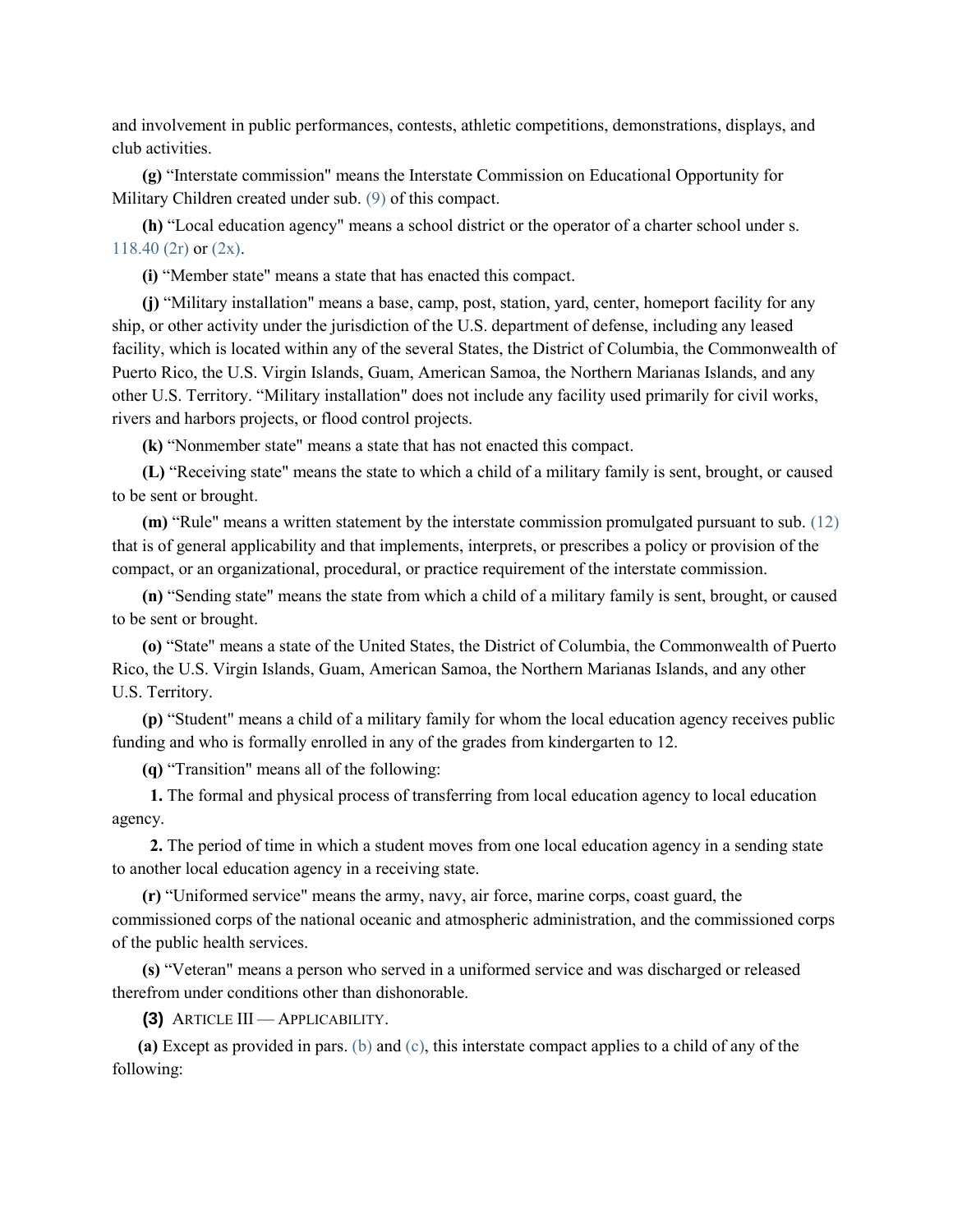**1.** An active duty member of the uniformed service, including a member of the national guard and reserve on active duty orders pursuant to [10 USC 1209](https://docs.legis.wisconsin.gov/document/usc/10%20USC%201209) and [1211.](https://docs.legis.wisconsin.gov/document/usc/10%20USC%201211)

**2.** A member or veteran of the uniformed service who is severely injured and medically discharged or retired for a period of one year after medical discharge or retirement.

**3.** A member of the uniformed service who dies on active duty or as a result of injuries sustained on active duty for a period of one year after death.

**(b)** The provisions of this interstate compact apply only to local education agencies.

**(c)** The provisions of this compact do not apply to a child of any of the following:

**1.** An inactive member of the national guard and military reserves.

**2.** Except as provided in par. [\(a\),](https://docs.legis.wisconsin.gov/document/statutes/115.997(3)(a)) a retired member of the uniformed services.

**3.** Except as provided in par. [\(a\),](https://docs.legis.wisconsin.gov/document/statutes/115.997(3)(a)) a veteran of the uniformed services.

**4.** Other U.S. department of defense personnel, or of a civilian or contract employee of any other federal agency, who is not an active duty member of a uniformed service.

**(4)** ARTICLE IV — EDUCATIONAL RECORDS AND ENROLLMENT.

**(a)** *Unofficial or hand-carried pupil records.* If official education records cannot be released to the parents for the purpose of transfer, the custodian of the education records in the sending state shall prepare and furnish to the parent a complete set of unofficial education records containing uniform information as determined by the interstate commission. The local education agency in the receiving state shall enroll and appropriately place the student as quickly as possible, based on the information provided in the unofficial education records, if provided, pending validation by the official education records.

**(b)** *Education records and transcripts.* Simultaneous with the enrollment and conditional placement of the student, the local education agency in the receiving state shall request the student's official education records from the local education agency in the sending state. Upon receipt of this request, the local education agency in the sending state shall process and furnish the official education records to the local education agency in the receiving state within 10 days or within such time as is reasonably determined under the rules promulgated by the interstate commission.

**(c)** *Immunizations.* A member state shall give 30 days from the date of enrollment, or within such time as is reasonably determined under the rules promulgated by the interstate commission, for a student to obtain any immunization required by the receiving state. For a series of immunizations, initial vaccinations must be obtained within 30 days or within such time as is reasonably determined under the rules promulgated by the interstate commission.

**(d)** *Kindergarten and first grade entrance age.* A student shall be allowed to continue his or her enrollment at the grade level in the receiving state commensurate with his or her grade level, including kindergarten, from a local education agency in the sending state at the time of transition, regardless of age. A student who has satisfactorily completed the prerequisite grade level in the local education agency in the sending state shall be eligible for enrollment in the next highest grade level in the receiving state, regardless of age. A student transferring after the start of the school year in the receiving state shall enter the local education agency in the receiving state on his or her validated level from a local education agency in the sending state.

**(5)** ARTICLE V — PLACEMENT AND ATTENDANCE.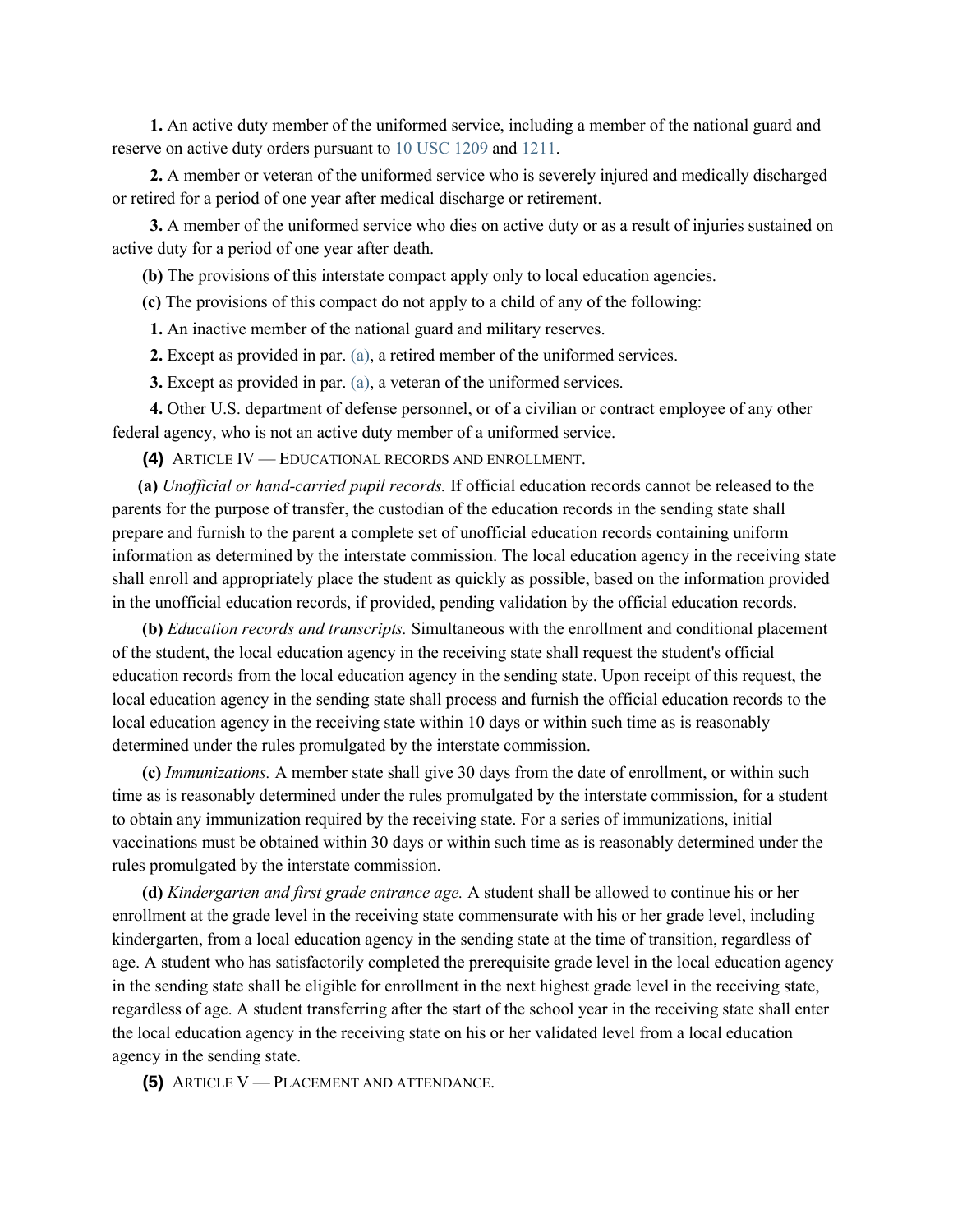**(a)** *Course placement.* When a student transfers before or during the school year, the local education agency in the receiving state shall initially honor placement of the student in educational courses based on the student's enrollment in the local education agency in the sending state or educational assessments conducted at the local education agency in the sending state if the courses are offered. Course placement includes honors, international baccalaureate, advanced placement, vocational, technical, and career pathways courses. Continuing the student's academic program from the previous local education agency and promoting placement in academically and career challenging courses should be paramount when considering placement. This does not preclude the local education agency in the receiving state from performing subsequent evaluations to ensure appropriate placement and continued enrollment of the student in a course.

**(b)** *Educational program placement.* The local education agency in the receiving state shall initially honor placement of the student in educational programs, including gifted and talented programs and English as a second language programs, based on current educational assessments conducted at the local education agency in the sending state or participation or placement in like programs in the local education agency in the sending state. This paragraph does not preclude the local education agency in the receiving state from performing subsequent evaluations to ensure appropriate placement of the student.

#### **(c)** *Special education services.*

**1.** In compliance with the requirements of [20 USC 1400](https://docs.legis.wisconsin.gov/document/usc/20%20USC%201400) t[o 1482,](https://docs.legis.wisconsin.gov/document/usc/20%20USC%201482) the local education agency in the receiving state shall initially provide comparable services to a student with disabilities based on his or her current individualized education program.

**2.** In compliance with the requirements of [29 USC 794](https://docs.legis.wisconsin.gov/document/usc/29%20USC%20794) and with [42 USC 12131](https://docs.legis.wisconsin.gov/document/usc/42%20USC%2012131) to [12165,](https://docs.legis.wisconsin.gov/document/usc/42%20USC%2012165) the local education agency in the receiving state shall make reasonable accommodations and modifications to address the needs of incoming students with disabilities, subject to an existing plan prepared under [29](https://docs.legis.wisconsin.gov/document/usc/29%20USC%20794)  [USC 794](https://docs.legis.wisconsin.gov/document/usc/29%20USC%20794) or [42 USC 12131](https://docs.legis.wisconsin.gov/document/usc/42%20USC%2012131) to [12165,](https://docs.legis.wisconsin.gov/document/usc/42%20USC%2012165) to provide the student with equal access to education. This does not preclude the local education agency in the receiving state from performing subsequent evaluations to ensure appropriate placement of the student.

**(d)** *Placement flexibility.* Local education agency administrative officials shall have flexibility in waiving course or program prerequisites or other preconditions for placement in a course or program offered under the jurisdiction of the local education agency.

**(e)** *Absence as related to deployment activities.* Each local education agency shall adopt a policy relating to excusing a child of a military family who moved to the local education agency from another state from school attendance in order to visit his or her parent or guardian who is on active duty and has been called to duty for or is on leave from deployment to a combat zone or combat support posting, or has returned from deployment to a combat zone or combat support posting within the past 30 days.

**(6)** ARTICLE VI — ELIGIBILITY.

### **(a)** *Eligibility for enrollment.*

**1.** A local education agency is prohibited from charging tuition to a child of a military family placed in the care of a noncustodial parent or other person standing in the place of a parent who lives in a jurisdiction other than that of the custodial parent.

**2.** A child of a military family who has been placed in the care of a noncustodial parent or other person standing in the place of a parent who lives in a jurisdiction other than that of the custodial parent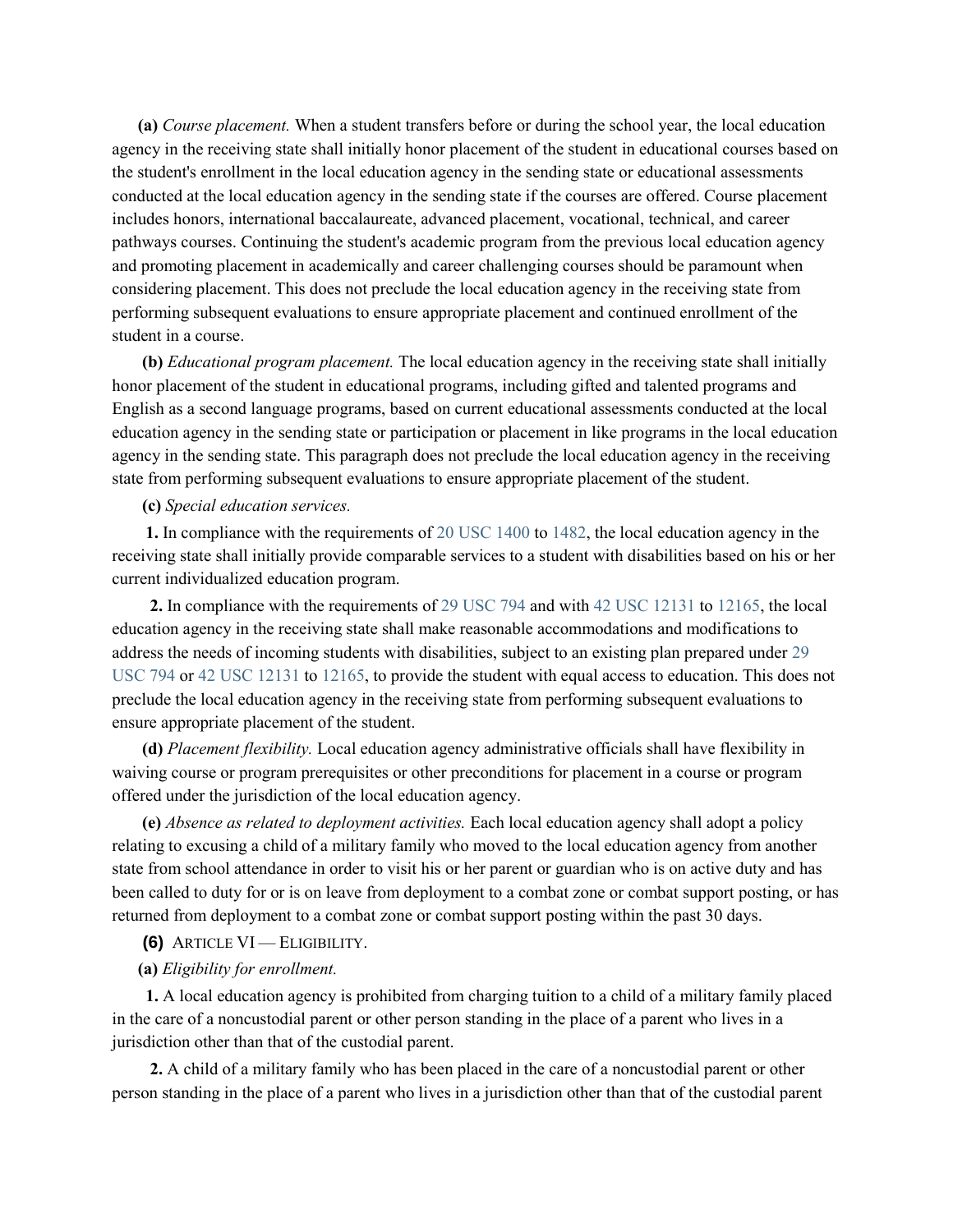may continue to attend the school in which he or she was enrolled while residing with the custodial parent.

**(b)** *Eligibility for extracurricular participation.* Local education agencies shall facilitate the opportunity for a child of a military family to be included in extracurricular activities, regardless of application deadlines, to the extent he or she is otherwise qualified.

**(7)** ARTICLE VII — GRADUATION. In order to facilitate the on-time graduation of a child of a military family, local education agencies shall incorporate the following procedures:

**(a)** *Waiver requirements.* Local education agency administrative officials shall waive specific courses required for graduation if similar course work has been satisfactorily completed in another local education agency or shall provide reasonable justification for denial. Should a waiver not be granted to a student who would qualify to graduate from the local education agency in the sending state, the local education agency in the receiving state shall provide an alternative means of acquiring required course work so that graduation may occur on time.

**(b)** *Exit exams.* Except as provided in par. [\(c\),](https://docs.legis.wisconsin.gov/document/statutes/115.997(7)(c)) a local education agency in a member state shall accept all of the following examinations or tests administered to the child of a military family in lieu of testing requirements for graduation from the local education agency:

**1.** Exit or end-of-course exams required for graduation from the sending state.

**2.** National norm-referenced achievement tests.

**3.** Alternative testing acceptable to the local education agency in the receiving state.

**(c)** *Transfers during senior year.* If a child of a military family transfers at the beginning of or during the child's high school senior year, and the local education agency in the receiving state has considered the examinations and tests under par. [\(b\)](https://docs.legis.wisconsin.gov/document/statutes/115.997(7)(b)) and determined, after all alternatives have been considered, that the child would be ineligible to graduate, the local education agency of the sending state, with the cooperation of the local educational agency of the receiving state, shall ensure the receipt of a diploma from the local education agency of the sending state if the student meets the graduation requirements of the local education agency of the sending state. If one of the states in question is a nonmember state, the local education agency in the member state shall use best efforts to facilitate the on-time graduation of the student in accordance with pars. [\(a\)](https://docs.legis.wisconsin.gov/document/statutes/115.997(7)(a)) and [\(b\).](https://docs.legis.wisconsin.gov/document/statutes/115.997(7)(b))

**(8)** ARTICLE VIII — STATE COORDINATION.

**(a)** Each member state shall, through the creation of a state council or use of an existing body or board, provide for the coordination among its agencies of government, local education agencies, and military installations concerning the state's participation in, and compliance with, this compact and interstate commission activities. While each member state may determine the membership of its own state council, its membership shall include all of the following:

**1.** The state superintendent of education.

**2.** The superintendent of a school district with a high concentration of children of military families. A member state that does not have a school district deemed to contain a high concentration of children of military families may appoint a superintendent from another school district to represent local education agencies on the state council.

**3.** A representative from a military installation.

**4.** One representative from the legislative branch of government.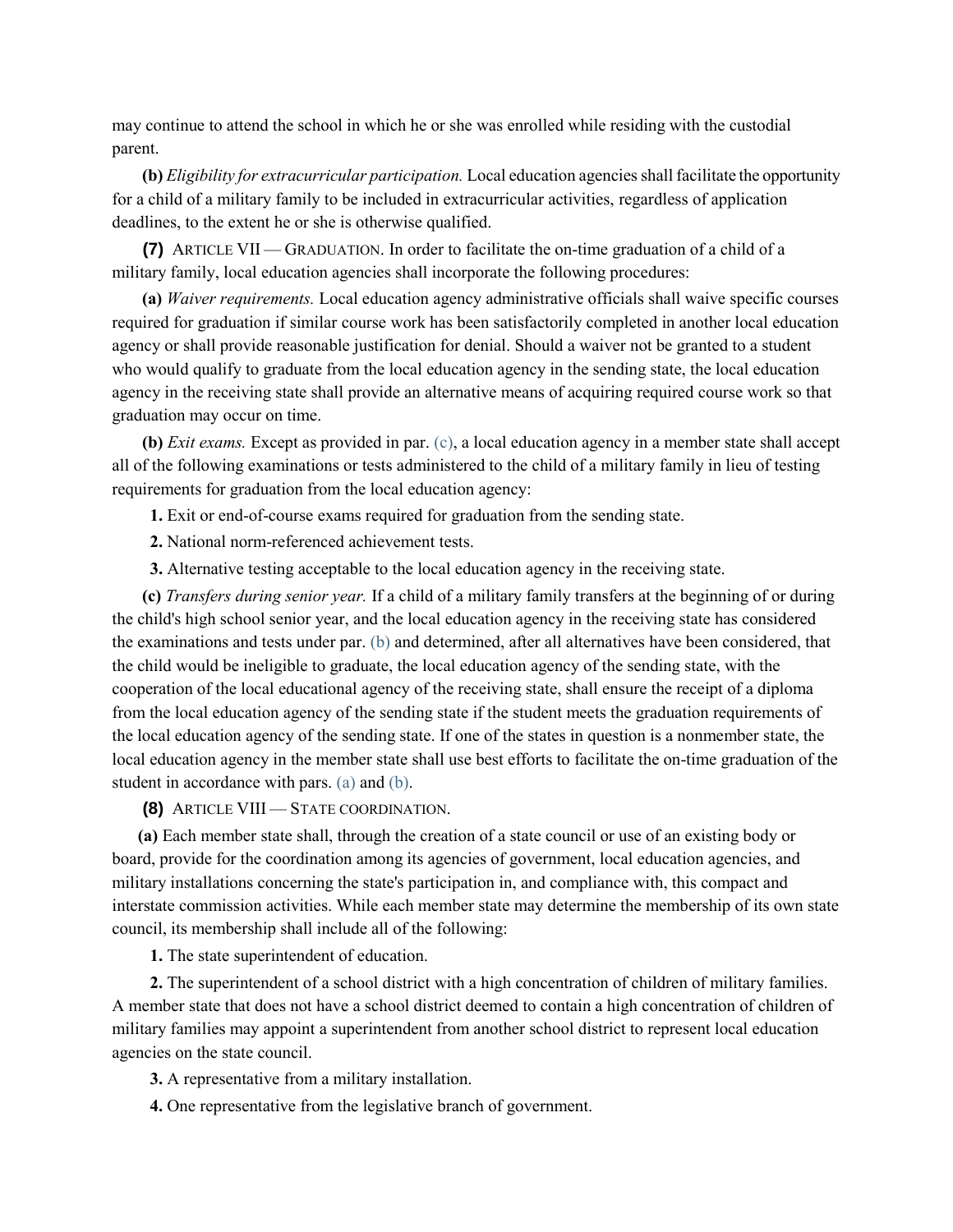**5.** One representative from the executive branch of government.

**6.** Representatives from other offices and stakeholder groups the state council deems appropriate.

**(b)** The state council established or existing body or board designated by each member state under par. [\(a\)](https://docs.legis.wisconsin.gov/document/statutes/115.997(8)(a)) shall appoint or designate a military family education liaison to assist children of military families and the state in facilitating the implementation of this compact.

**(c)** A compact commissioner responsible for the administration and management of the state's participation in the compact shall be appointed by the governor or as otherwise determined by each member state.

**(d)** The compact commissioner appointed under par. [\(c\)](https://docs.legis.wisconsin.gov/document/statutes/115.997(8)(c)) and the military family education liaison appointed or designated under par. [\(b\)](https://docs.legis.wisconsin.gov/document/statutes/115.997(8)(b)) shall serve on the state council as nonvoting members of the state council, unless either is already a full voting member of the state council.

**(9)** ARTICLE IX — INTERSTATE COMMISSION ON EDUCATIONAL OPPORTUNITY FOR MILITARY CHILDREN. The member states hereby create the interstate commission. The activities of the interstate commission are the formation of public policy and are a discretionary state function. All of the following apply to the interstate commission:

**(a)** The interstate commission shall be a body corporate and joint agency of the member states and shall have all the responsibilities, powers, and duties set forth in this compact, and such additional powers conferred upon it by a subsequent concurrent action of the respective legislatures of the member states in accordance with the terms of this compact.

**(b)** The interstate commission shall consist of one interstate commission voting representative from each member state who shall be that state's compact commissioner. The following apply to meetings of the interstate commission:

**1.** Each member state represented at a meeting is entitled to one vote.

**2.** A majority of the member states shall constitute a quorum for the transaction of business, unless a larger number is required by the bylaws of the interstate commission.

**3.** A representative shall not delegate a vote to another member state. If a compact commissioner of a state is unable to attend a meeting of the interstate commission, the governor or state council of that state may delegate voting authority to another person from that state for a specified meeting.

**4.** The bylaws may provide for meetings of the interstate commission to be conducted by telecommunication or electronic communication.

**(c)** The interstate commission shall include nonvoting members who are members of interested organizations. Such nonvoting members, as defined in the bylaws, may include members of the representative organizations of military family advocates, local education agency officials, parent and teacher groups, the U.S. department of defense, the Education Commission of the States, the Interstate Agreement on the Qualification of Educational Personnel, and other interstate compacts affecting the education of children of military families.

**(d)** The interstate commission shall meet at least once each calendar year. The chairperson may call additional meetings and, upon the request of a simple majority of the member states, shall call additional meetings.

**(e)** The interstate commission shall establish an executive committee, whose members shall include the officers of the interstate commission and such other members of the interstate commission as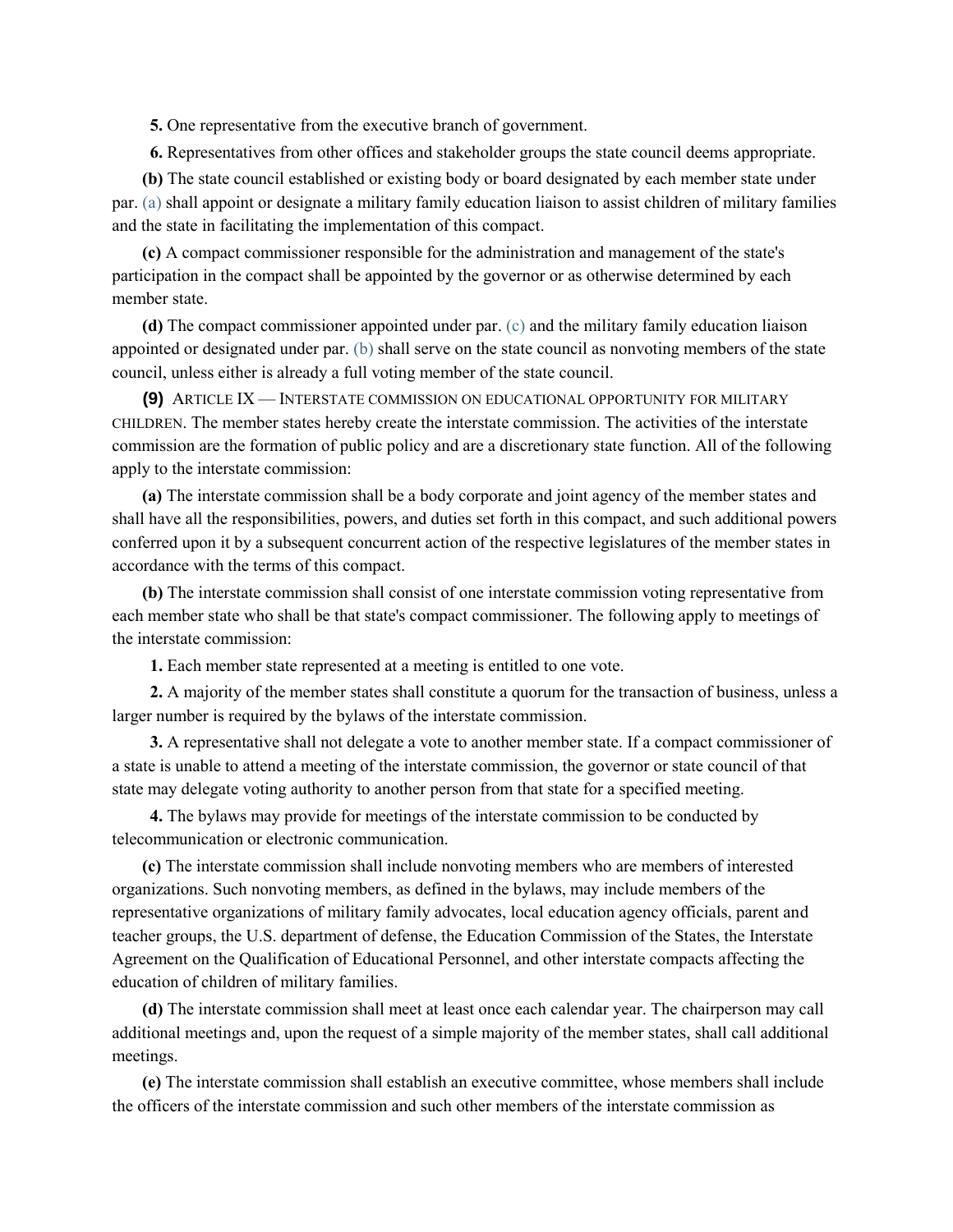determined by the bylaws. Members of the executive committee shall serve one-year terms. Members of the executive committee shall be entitled to one vote each. The executive committee shall have the power to act on behalf of the interstate commission, with the exception of rule making, during periods when the interstate commission is not in session. The executive committee shall oversee the day-to-day activities of the administration of the compact, including enforcement and compliance with the provisions of the compact, its bylaws and rules, and other such duties as deemed necessary. The U.S. department of defense shall serve as a nonvoting member of the executive committee.

**(f)** The interstate commission shall establish bylaws and rules that provide for conditions and procedures under which the interstate commission shall make its information and official records available to the public for inspection or copying. The interstate commission may exempt from disclosure information or official records to the extent they would adversely affect personal privacy rights or proprietary interests.

**(g)** The interstate commission shall give public notice of all meetings and all meetings shall be open to the public, except as set forth in the rules or as otherwise provided in the compact. The interstate commission and any committee of the commission may close a meeting or portion of a meeting if the commission or committee determines by a two-thirds vote that an open meeting would likely do any of the following:

**1.** Relate solely to the interstate commission's internal personnel practices and procedures.

- **2.** Disclose matters specifically exempted from disclosure by federal and state statute.
- **3.** Disclose trade secrets or commercial or financial information that is privileged or confidential.
- **4.** Involve accusing a person of a crime, or formally censuring a person.

**5.** Disclose information of a personal nature where disclosure would constitute a clearly unwarranted invasion of personal privacy.

**6.** Disclose investigative records compiled for law enforcement purposes.

**7.** Specifically relate to the interstate commission's participation in a civil action or other legal proceeding.

**(h)** For a meeting or portion of a meeting closed under par[. \(g\),](https://docs.legis.wisconsin.gov/document/statutes/115.997(9)(g)) the interstate commission shall cause its legal counsel or designee to certify that the meeting may be closed and to reference each relevant exemptible provision. The interstate commission shall keep minutes, which shall fully and clearly describe all matters discussed in a meeting, and shall provide a full and accurate summary of actions taken, and the reasons for taking the actions, including a description of the views expressed and the record of a roll call vote. All documents considered in connection with an action shall be identified in such minutes. All minutes and documents of a closed meeting shall remain under seal, subject to release by a majority vote of the interstate commission.

**(i)** The interstate commission shall collect standardized data concerning the educational transition of children of military families under this compact as directed through its rules, which shall specify the data to be collected, the means of collection and data exchange, and reporting requirements. The interstate commission shall ensure, in so far as is reasonably possible, that the methods of data collection, exchange, and reporting conform to current technology and that its information functions are coordinated with the appropriate custodian of records as identified in the bylaws and rules.

**(j)** The interstate commission shall create a process that permits military officials, education officials, and parents to inform the interstate commission if and when there are alleged violations of the compact or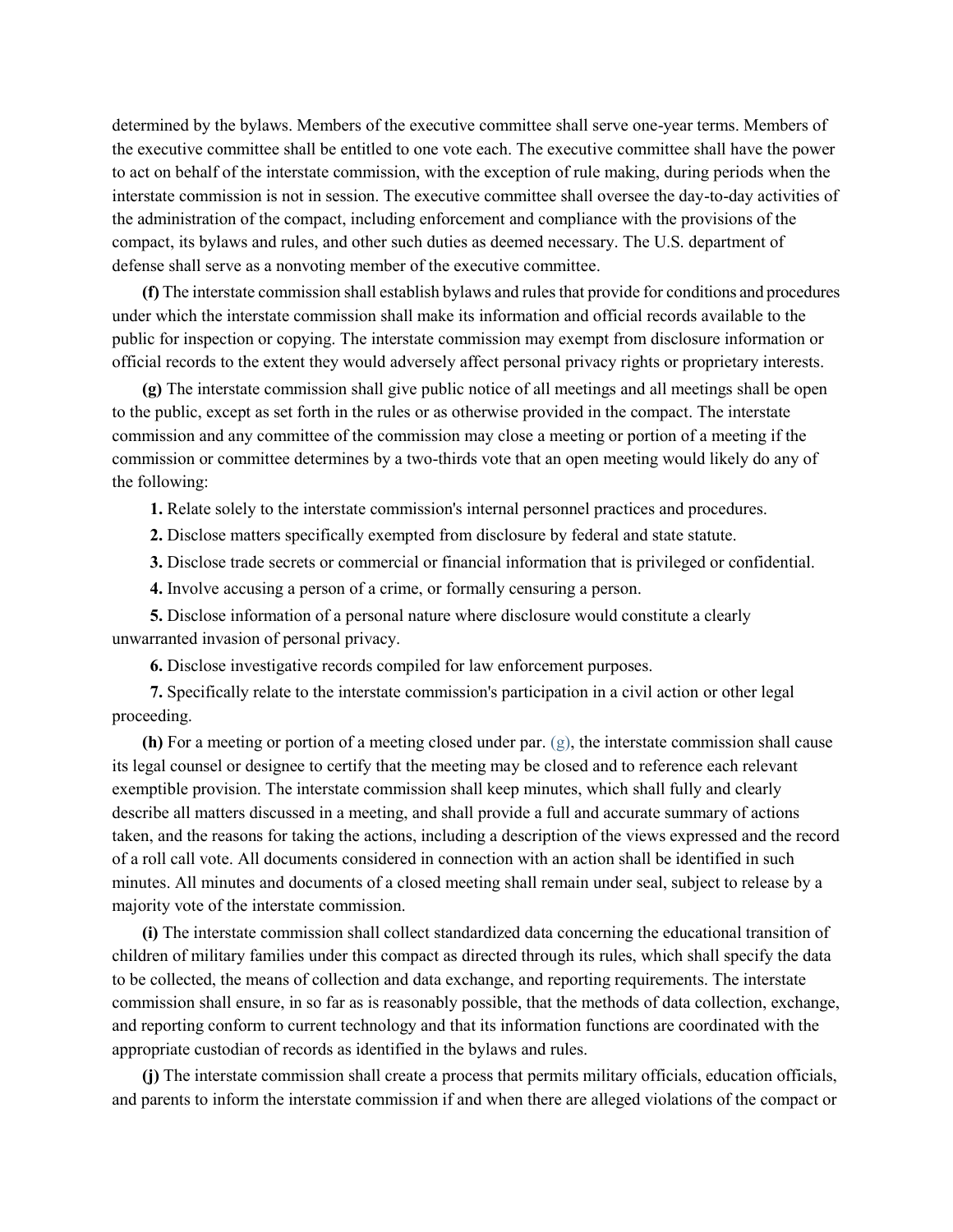its rules or when issues subject to the jurisdiction of the compact or its rules are not addressed by the state or local education agency. This paragraph shall not be construed to create a private right of action against the interstate commission, any member state, or any local education agency.

**(10)** ARTICLE X — POWERS AND DUTIES OF THE INTERSTATE COMMISSION. The interstate commission may do any of the following:

**(a)** Provide for dispute resolution among member states.

**(b)** Promulgate rules and take all necessary actions to effect the goals, purposes, and obligations as enumerated in this compact.

**(c)** Upon request of a member state, issue advisory opinions concerning the meaning or interpretation of the interstate compact, its bylaws, rules, and actions.

**(d)** Enforce compliance with the compact provisions, the rules promulgated by the interstate commission, and the bylaws, using all necessary and proper means, including the use of judicial process.

**(e)** Establish and maintain offices, which shall be located within one or more of the member states.

**(f)** Purchase and maintain insurance and bonds.

**(g)** Borrow, accept, hire, or contract for services of personnel.

**(h)** Establish and appoint committees, including an executive committee as required by sub. [\(9\) \(e\),](https://docs.legis.wisconsin.gov/document/statutes/115.997(9)(e)) which shall have the power to act on behalf of the interstate commission in carrying out its powers and duties under the compact.

**(i)** Elect or appoint such officers, attorneys, employees, agents, or consultants and to fix their compensation, define their duties, and determine their qualifications, and to establish the interstate commission's personnel policies and programs relating to conflicts of interest, rates of compensation, and qualifications of personnel.

**(j)** Accept donations and grants of money, equipment, supplies, materials, and services, and to receive, utilize, and dispose of any such donations and grants.

**(k)** Lease, purchase, accept contributions or donations of, or otherwise to own, hold, improve, or use any property, real, personal, or mixed.

**(L)** Sell, convey, mortgage, pledge, lease, exchange, abandon, or otherwise dispose of any property, real, personal, or mixed.

**(m)** Establish a budget and make expenditures.

**(n)** Adopt a seal and bylaws governing the management and operation of the interstate commission.

**(o)** Report annually to the legislatures, governors, judiciary, and state councils of the member states concerning the activities of the interstate commission during the preceding year. The reports shall also include any recommendations adopted by the interstate commission.

**(p)** Coordinate education, training, and public awareness regarding the compact, and its implementation and operation, for officials and parents involved in such activity.

**(q)** Establish uniform standards for the reporting, collecting, and exchanging of data.

**(r)** Maintain corporate books and records in accordance with the bylaws.

**(s)** Perform the functions necessary or appropriate to achieve the purposes of this compact.

**(t)** Provide for the uniform collection and sharing of information between and among member states, local education agencies, and military families under this compact.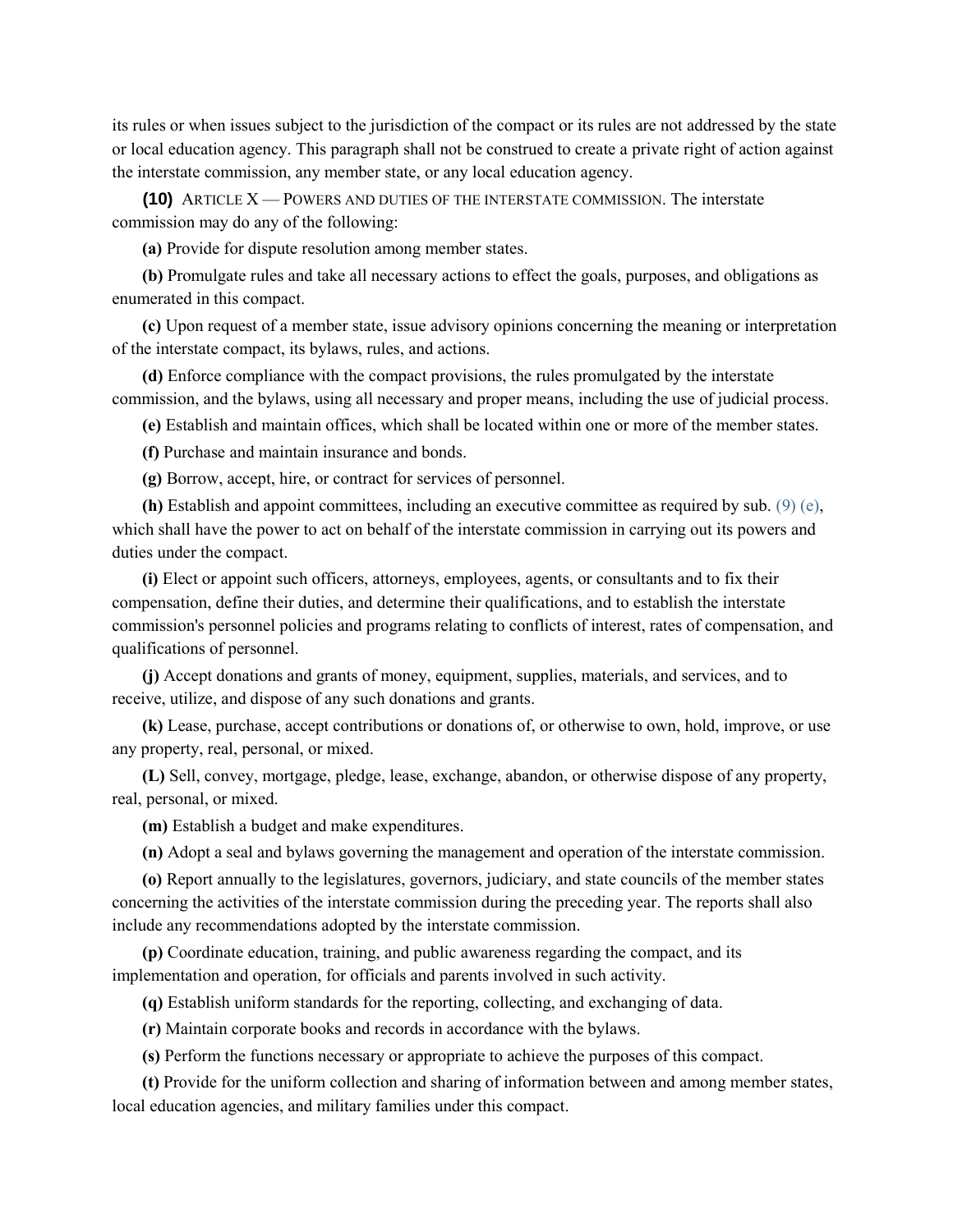**(11)** ARTICLE XI — ORGANIZATION AND OPERATION OF THE INTERSTATE COMMISSION.

**(a)** The interstate commission shall, by a majority of the members present and voting, within 12 months after the first interstate commission meeting, adopt bylaws to govern its conduct as may be necessary or appropriate to carry out the purposes of the compact, including all of the following:

**1.** Establishing the fiscal year of the interstate commission.

**2.** Establishing an executive committee, and such other committees as may be necessary.

**3.** Providing for the establishment of committees and for governing any general or specific delegation of authority or function of the interstate commission.

**4.** Providing reasonable procedures for calling and conducting meetings of the interstate commission, and ensuring reasonable notice of each such meeting.

**5.** Establishing the titles and responsibilities of the officers and staff of the interstate commission.

**6.** Providing a mechanism for concluding the operations of the interstate commission and the return of surplus funds that may exist upon the termination of the compact after the payment and reserving of all of its debts and obligations.

**7.** Providing start-up rules for initial administration of the compact.

**(b)** The interstate commission shall, by a majority of the members, elect annually from among its members a chairperson, a vice chairperson, and a treasurer, each of whom shall have the authority and duties specified in the bylaws. The chairperson or, in the chairperson's absence or disability, the vice chairperson, shall preside at all meetings of the interstate commission. The officers so elected shall serve without compensation or remuneration from the interstate commission. Subject to the availability of budgeted funds, the officers shall be reimbursed for ordinary and necessary costs and expenses incurred by them in the performance of their responsibilities as officers of the interstate commission.

**(c)** *Executive Committee, Officers and Personnel.*

**1.** The executive committee shall have the authority and duties set forth in the bylaws, including all of the following:

**a.** Managing the affairs of the interstate commission in a manner consistent with the bylaws and purposes of the interstate commission.

**b.** Overseeing an organizational structure within, and appropriate procedures for, the interstate commission to provide for the creation of rules, operating procedures, and administrative and technical support functions.

**c.** Planning, implementing, and coordinating communications and activities with other state, federal, and local governmental organizations in order to advance the goals of the interstate commission.

**2.** The executive committee may, subject to the approval of the interstate commission, appoint or retain an executive director for such period, upon such terms and conditions, and for such compensation, as the interstate commission may deem appropriate. The executive director shall serve as secretary to the interstate commission, but shall not be a member of the interstate commission. The executive director shall hire and supervise such other persons as may be authorized by the interstate commission.

### **(d)**

**1.** The interstate commission's executive director and its employees are immune from suit and liability, either personally or in their official capacity, for a claim for damage to or loss of property or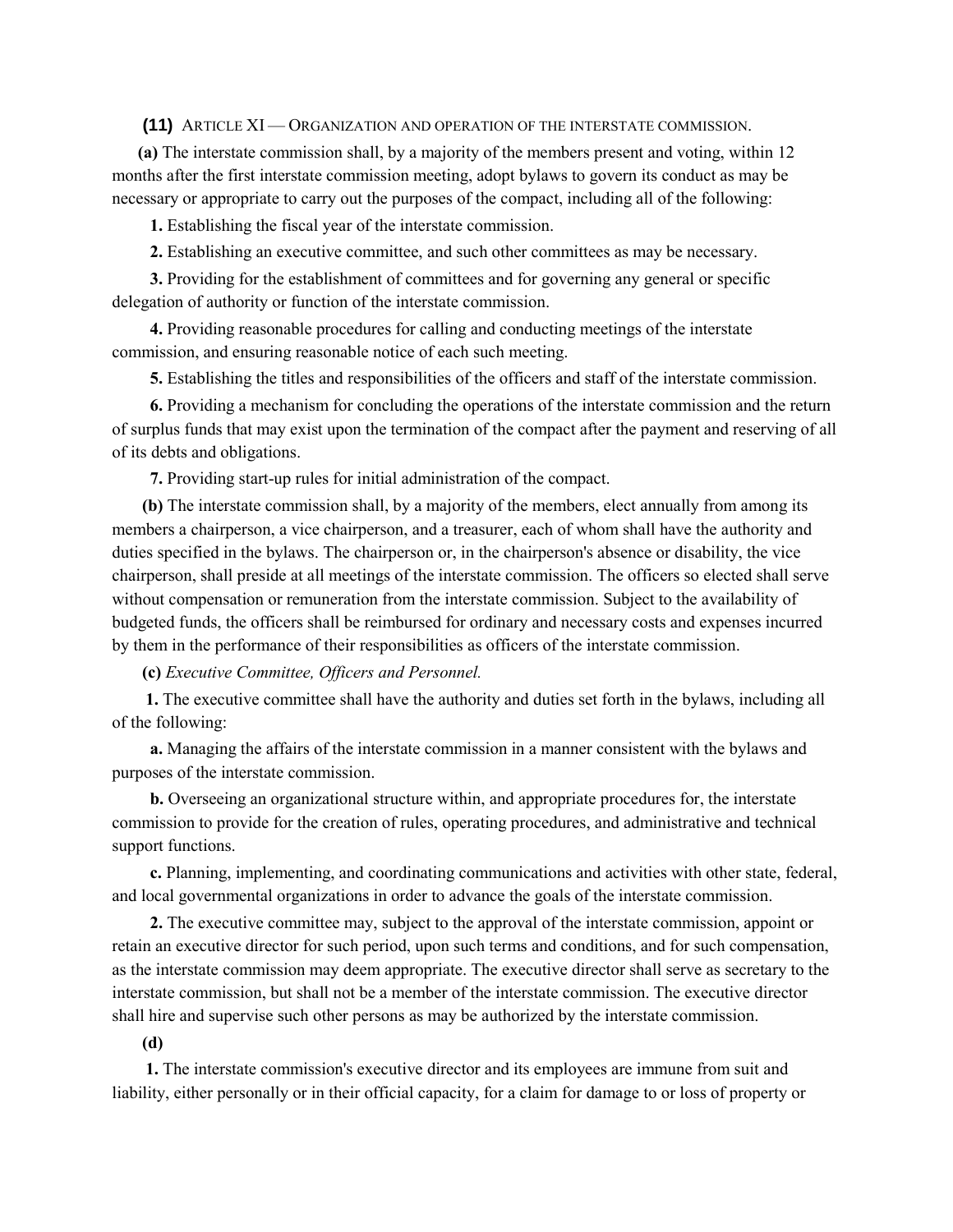personal injury or other civil liability caused or arising out of or relating to an actual or alleged act, error, or omission that occurred, or that such person had a reasonable basis for believing occurred, within the scope of interstate commission employment, duties, or responsibilities, except that the executive director and the employees of the interstate commission shall not be protected under this subdivision from suit or liability for damage, loss, injury, or liability caused by the intentional or willful and wanton misconduct of that executive director or employee.

**2.** The liability of the interstate commission's executive director and employees or interstate commission representatives, acting within the scope of such person's employment or duties for acts, errors, or omissions occurring within such person's state may not exceed the limits of liability set forth under the constitution and laws of that state for state officials, employees, and agents. The interstate commission is considered to be an instrumentality of the states for the purposes of any such action. Nothing in this subdivision shall be construed to protect such person from suit or liability for damage, loss, injury, or liability caused by the intentional or willful and wanton misconduct of such person.

**3.** The interstate commission shall defend the executive director and its employees and, subject to the approval of the attorney general or other appropriate legal counsel of the member state represented by an interstate commission representative, shall defend such interstate commission representative in any civil action seeking to impose liability arising out of an actual or alleged act, error, or omission that occurred within the scope of interstate commission employment, duties, or responsibilities, or that the defendant had a reasonable basis for believing occurred within the scope of interstate commission employment, duties, or responsibilities, provided that the actual or alleged act, error, or omission did not result from intentional or willful and wanton misconduct on the part of such person.

**4.** To the extent not covered by the state involved, member state, or the interstate commission, the representatives or employees of the interstate commission shall be held harmless in the amount of a settlement or judgment, including attorney's fees and costs, obtained against such persons arising out of an actual or alleged act, error, or omission that occurred within the scope of interstate commission employment, duties, or responsibilities, or that such persons had a reasonable basis for believing occurred within the scope of interstate commission employment, duties, or responsibilities, provided that the actual or alleged act, error, or omission did not result from intentional or willful and wanton misconduct on the part of such persons.

**(12)** ARTICLE XII — RULE-MAKING FUNCTIONS OF THE INTERSTATE COMMISSION.

**(a)** *Rule-making authority.* The interstate commission shall promulgate reasonable rules in order to effectively and efficiently achieve the purposes of this compact. If the interstate commission exercises its rule-making authority in a manner that is beyond the scope of the purposes of this compact, or the powers granted under this compact, then such an action by the interstate commission shall be invalid and have no force or effect.

**(b)** *Rule-making procedure; effect of rules.* Rules shall be promulgated pursuant to a rule-making process that substantially conforms to the Model State Administrative Procedure Act, as amended, as may be appropriate to the operations of the interstate commission. A rule has the force and effect of statutory law in a member state if approved by the legislature of the member state or the state superintendent of education of the member state.

**(c)** Not later than 30 days after a rule is promulgated, any person may file a petition for judicial review of the rule. The filing of such a petition does not stay or otherwise prevent the rule from becoming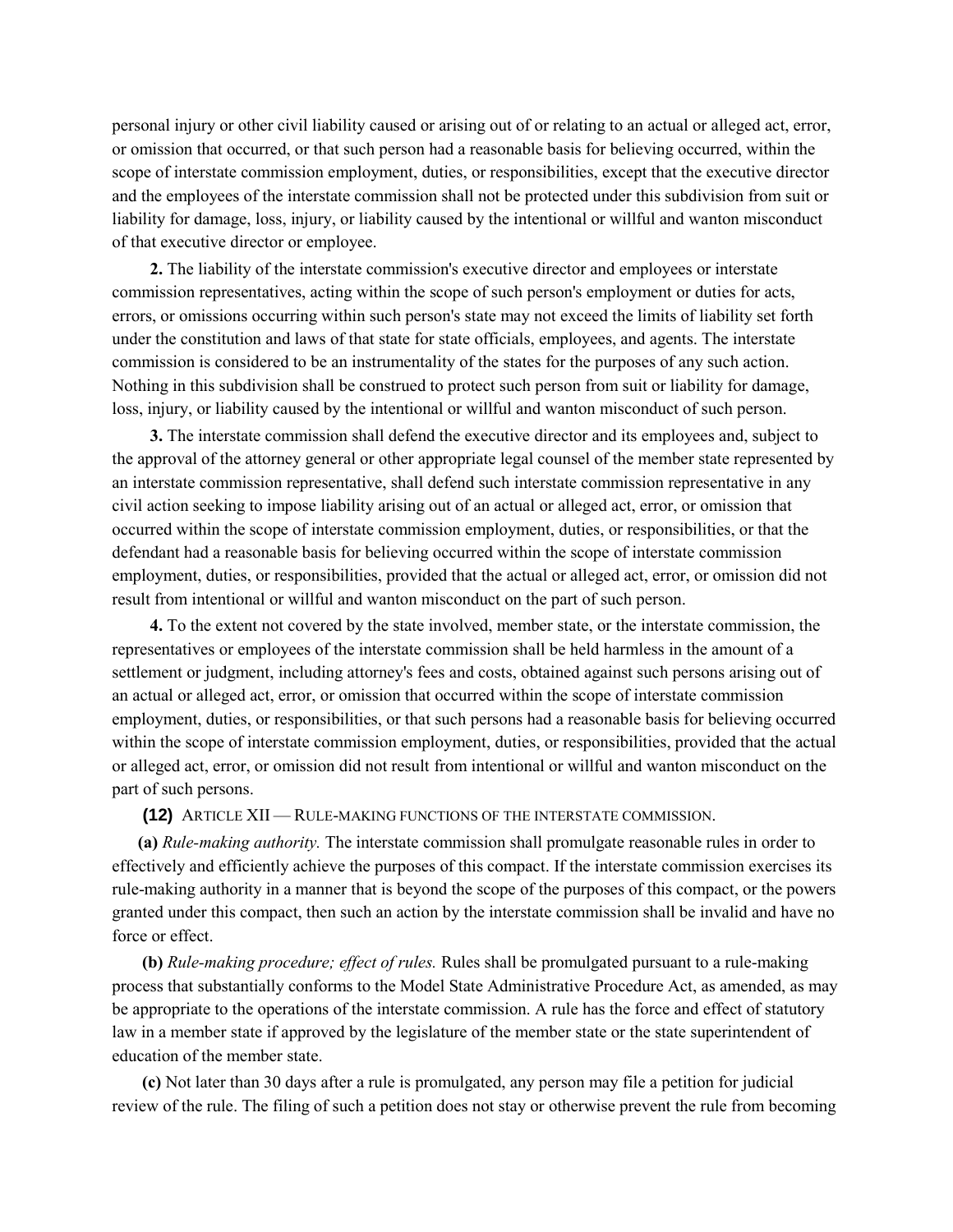effective unless the court finds that the petitioner has a substantial likelihood of success. The court shall give deference to the actions of the interstate commission consistent with applicable law and shall not find the rule to be unlawful if the rule represents a reasonable exercise of the interstate commission's authority.

**(d)** If a majority of the legislatures of the member states rejects a rule by enactment of a statute or resolution in the same manner used to adopt the compact, then such rule shall have no further force and effect in any member state.

**(13)** ARTICLE XIII — OVERSIGHT, ENFORCEMENT, AND DISPUTE RESOLUTION.

#### **(a)** *Oversight.*

**1.** The executive, legislative, and judicial branches of state government in each member state shall enforce this compact and shall take all actions necessary and appropriate to effectuate the compact's purposes and intent.

**2.** All courts shall take judicial notice of the compact and the rules in any judicial or administrative proceeding in a member state pertaining to the subject matter of this compact that may affect the powers, responsibilities, or actions of the interstate commission.

**3.** The interstate commission is entitled to receive all service of process in any proceeding under subd. [2.,](https://docs.legis.wisconsin.gov/document/statutes/115.997(13)(a)2.) and has standing to intervene in the proceeding for all purposes. Failure to provide service of process to the interstate commission renders a judgment or order void as to the interstate commission, this compact, or promulgated rules.

**(b)** *Default, technical assistance, suspension, and termination.* If the interstate commission determines that a local education agency in a member state has defaulted in the performance of its obligations or responsibilities under this compact, or the bylaws or promulgated rules, the interstate commission shall do all of the following:

**1.** Provide written notice to the member state and other member states of the nature of the default, the means of curing the default, and any action taken by the interstate commission. The interstate commission shall specify the conditions by which the member state must cure the default of the local education agency.

**2.** Provide remedial training and specific technical assistance regarding the default.

**3.** If the member state fails to cure the default of the local education agency, the member state shall be terminated from the compact upon an affirmative vote of a majority of the member states, and all rights, privileges, and benefits conferred by this compact shall be terminated from the effective date of termination. A cure of the default does not relieve the state of obligations or liabilities incurred during the period of the default.

**4.** Suspension or termination of membership in the compact shall be imposed only after all other means of securing compliance have been exhausted. Notice of intent to suspend or terminate shall be given by the interstate commission to the governor, the majority and minority leaders of the state's legislature, and each of the member states.

**5.** A state that has been suspended or terminated is responsible for all assessments, obligations, and liabilities incurred through the effective date of suspension or termination, including obligations the performance of which extends beyond the effective date of suspension or termination.

**6.** The interstate commission shall not bear any costs relating to any member state in which a local education agency has been found to be in default or that has been suspended or terminated from the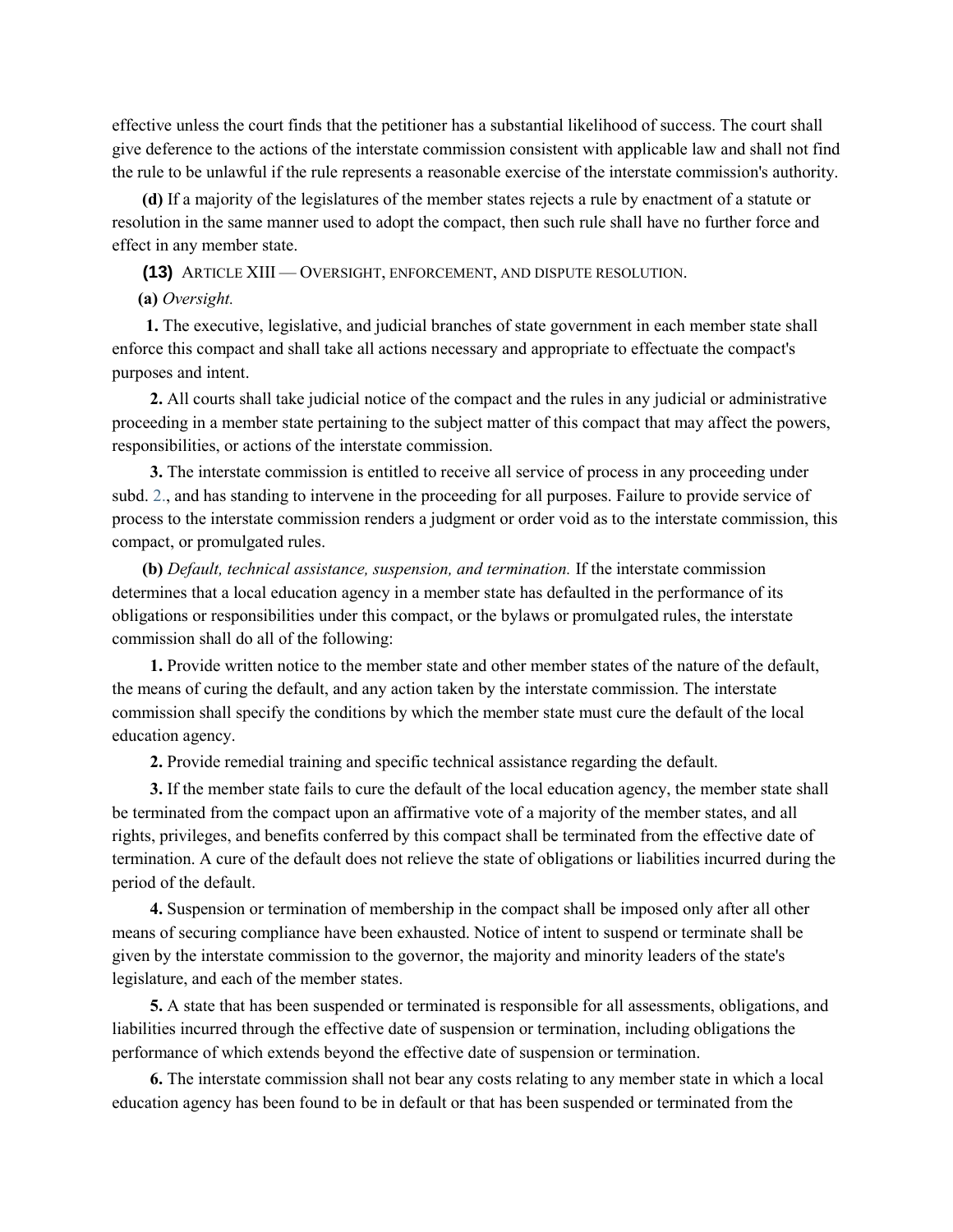compact, unless otherwise mutually agreed upon in writing between the interstate commission and the member state.

**7.** The state may appeal the action of the interstate commission by petitioning the U.S. district court for the District of Columbia or the federal district where the interstate commission has its principal offices. The prevailing party shall be awarded all costs of such litigation including reasonable attorney's fees.

## **(c)** *Dispute Resolution.*

**1.** The interstate commission shall attempt, upon the request of a member state, to resolve disputes that are subject to the compact and that may arise among member states and between member and nonmember states.

**2.** The interstate commission shall promulgate a rule providing for mediation for disputes as appropriate.

**(14)** ARTICLE XIV — FINANCING OF THE INTERSTATE COMMISSION.

**(a)** The interstate commission shall pay, or provide for the payment of, the reasonable expenses of its establishment, organization, and ongoing activities.

**(b)** The interstate commission may levy on and collect from each member state an annual assessment to cover the cost of the operations and activities of the interstate commission and its staff. The aggregate annual assessment must be sufficient to cover the interstate commission's annual budget as approved each year. Subject to s. [115.28 \(58\),](https://docs.legis.wisconsin.gov/document/statutes/115.28(58)) the aggregate annual assessment amount shall be allocated among member states based upon a formula to be determined by the interstate commission, which shall promulgate a rule binding upon all member states.

**(c)** The interstate commission shall not incur obligations of any kind prior to securing the funds adequate to meet the same, nor pledge the credit of any of the member states except by and with the authority of the member state.

**(d)** The interstate commission shall keep accurate accounts of all receipts and disbursements. The receipts and disbursements of the interstate commission shall be subject to the audit and accounting procedures established under its bylaws. However, all receipts and disbursements of funds handled by the interstate commission shall be audited yearly by a certified or licensed public accountant and the report of the audit shall be included in and become part of the annual report of the interstate commission.

**(15)** ARTICLE XV — MEMBER STATES, EFFECTIVE DATE AND AMENDMENT.

**(a)** Any state is eligible to become a member state.

**(b)** The compact shall become effective and binding upon legislative enactment of the compact into law by no less than 10 states. Thereafter, it shall become effective and binding as to any other state upon enactment of the compact into law by that state. The governor of a nonmember state or his or her designee shall be invited to participate in the activities of the interstate commission on a nonvoting basis prior to adoption of the compact by all states.

**(c)** The interstate commission may propose amendments to the compact for enactment by the member states. No amendment shall become effective and binding upon the interstate commission and the member states unless and until it is enacted into law by unanimous consent of the member states.

# **NOTE: As of May 27, 2010, more than 10 states had enacted the compact according to the Council of State Governments Web site.**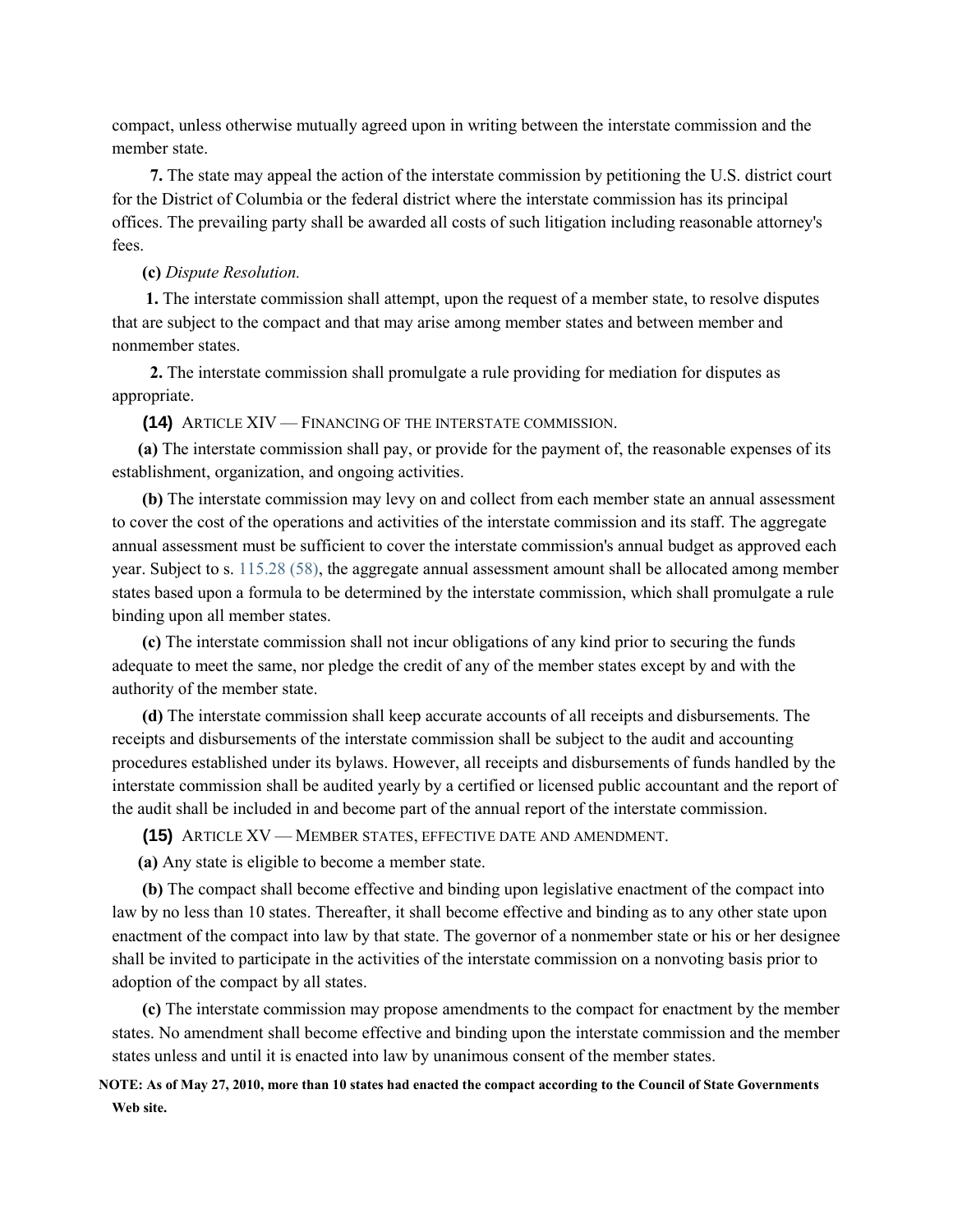#### **(16)** ARTICLE XVI — WITHDRAWAL AND DISSOLUTION.

## **(a)** *Withdrawal.*

**1.** Once effective, the compact shall continue in force and remain binding upon each and every member state, provided that a member state may withdraw from the compact by enacting a law repealing the compact or by enacting a law withdrawing from the compact.

**2.** A withdrawing state shall immediately notify the chairperson of the interstate commission in writing upon the enactment of legislation in the withdrawing state that repeals this compact or withdraws from this compact. The interstate commission shall notify the other member states within 60 days of its receipt thereof.

**3.** A withdrawing state is responsible for all assessments, obligations, and liabilities incurred through the effective date of withdrawal, including obligations the performance of which extends beyond the effective date of withdrawal.

**4.** Reinstatement following withdrawal of a member state shall occur upon the withdrawing state reenacting the compact or upon such later date as determined by the interstate commission.

**(b)** *Dissolution of Compact.*

**1.** This compact shall dissolve effective upon the date of the withdrawal or default of the member state that reduces the membership in the compact to one member state.

**2.** Upon the dissolution of this compact, the compact is null and void and of no further force or effect, and the business and affairs of the interstate commission shall be concluded and surplus funds distributed in accordance with the bylaws.

**(17)** ARTICLE XVII — SEVERABILITY AND CONSTRUCTION.

**(a)** The provisions of this compact shall be severable and if any phrase, clause, sentence, or provision is deemed unenforceable, the remaining provisions of the compact shall be enforceable.

**(b)** The provisions of this compact shall be liberally construed to effectuate its purposes.

**(c)** Nothing in this compact shall be construed to prohibit the applicability of other interstate compacts to which the states are members.

**(18)** ARTICLE XVIII — BINDING EFFECT OF COMPACT AND OTHER LAWS.

**(a)** *Other Laws.*

**1.** Nothing herein prevents the enforcement of any other law of a member state that is not inconsistent with this compact.

**2.** All laws of member states that conflict with this compact are superseded to the extent of the conflict.

**(b)** *Binding effect of the compact.*

**1.** Subject to sub. [\(12\) \(b\),](https://docs.legis.wisconsin.gov/document/statutes/115.997(12)(b)) all lawful actions of the interstate commission, including all rules and bylaws promulgated by the interstate commission, are binding upon the member states.

**2.** All agreements between the interstate commission and the member states are binding in accordance with their terms.

**3.** If any provision of this compact exceeds the constitutional limits imposed on the legislature of any member state, such provision shall be ineffective to the extent of the conflict with the constitutional provision in question in that member state.